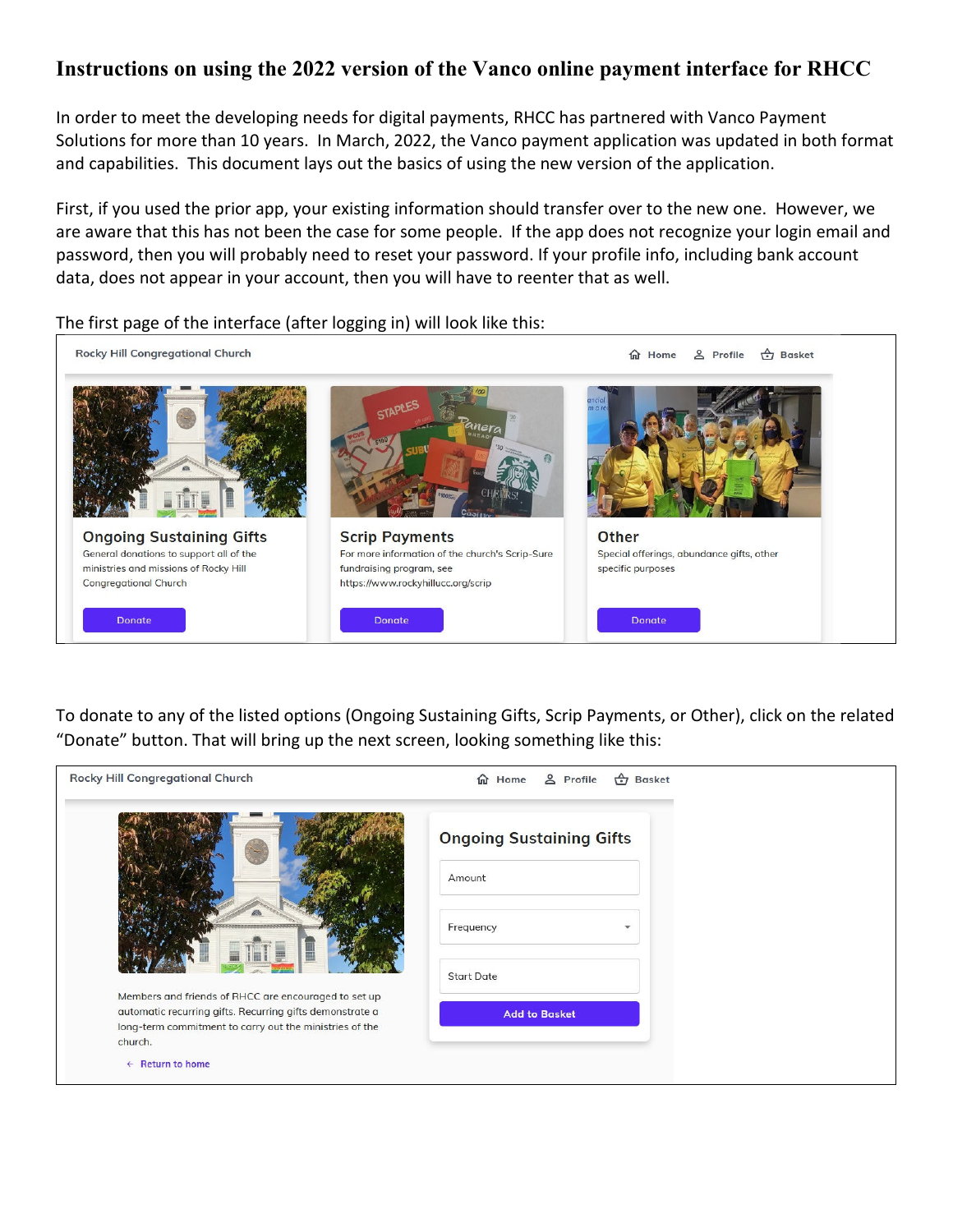In the input field on the right side, fill in the amount, select the frequency (one-time, weekly, biweekly, or monthly), and the start date (if applicable). Then click on the "Add to Basket" button. The donation you just entered will be added to your "shopping basket", and you'll be taken back to a page similar to the first page so that you can add donations for other purposes, if desired. When you have entered all of your donation info, then click on a button labeled "Continue to Payment". I didn't reproduce that screen – you'll easily find it. (Click on the "Basket" link in the upper right if you don't find that button.) This will bring up a screen that looks like this:

| <b>Payment Method</b>                   |                     | <b>b</b> Basket                                                |                       |
|-----------------------------------------|---------------------|----------------------------------------------------------------|-----------------------|
| <b>Credit or Debit Card</b>             | <b>Bank Account</b> |                                                                |                       |
| <b>DISCAVER</b><br><b>VISA</b>          |                     | <b>Ongoing Sustaining Gifts</b>                                | Remove                |
|                                         |                     | <b>One-Time Total</b>                                          | \$100.00              |
| Card number                             |                     | <b>Scrip Payments</b>                                          | Remove                |
|                                         |                     | One-Time Total                                                 | \$200.00              |
| Exp. date                               | ZIP code            | Note                                                           | For cards             |
|                                         |                     |                                                                | purchased 3/20        |
| Save this payment method for future use |                     | Other                                                          | Remove                |
|                                         |                     | <b>One-Time Total</b>                                          | \$50.00               |
|                                         |                     | Note                                                           | <b>Ukraine Relief</b> |
|                                         |                     | Contribute 2.75% extra to<br>help cover the processing<br>fees |                       |
|                                         |                     | <b>Continue to review</b>                                      |                       |

Your donation elements are listed on the right side, and your payment info is on the left side. Note that, by default, credit or debit card information is requested. Be aware that credit or debit card payments result in a 2.75% charge to RHCC. You have the option to contribute an extra amount to offset the fee (just above the "Continue to Review" button.) But in most cases, you will probably want to do a direct transfer from your bank account, which incurs no fee. To bring up the Bank Account option, click on the "Bank Account" link just to the right of "Credit or Debit Card" link. This will bring up the data panel for Bank Account info, which looks like this: